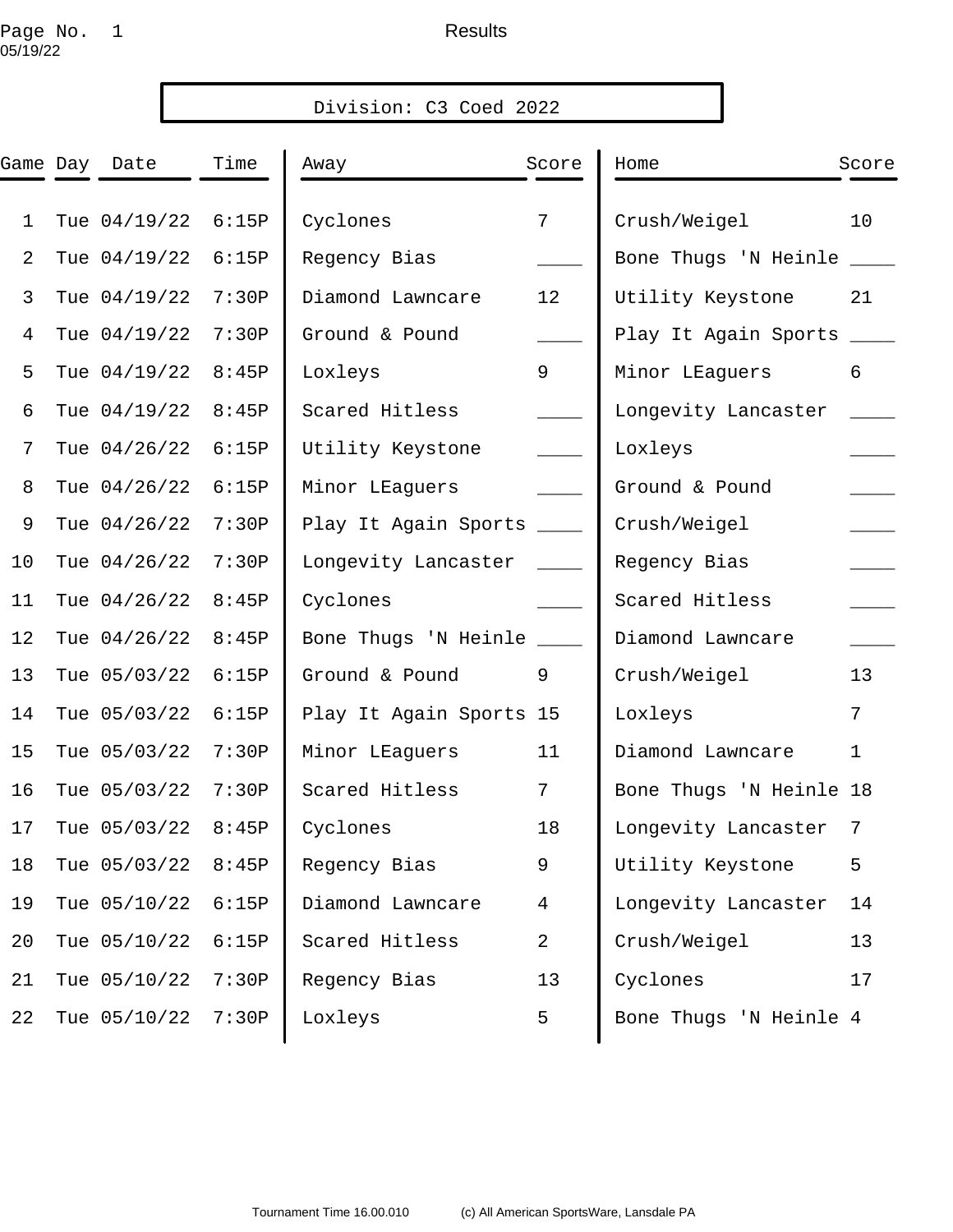# Page No. 2 and 2 Results 05/19/22

|    |              |       | Division: C3 Coed 2022    |                |                           |    |
|----|--------------|-------|---------------------------|----------------|---------------------------|----|
| 23 | Tue 05/10/22 | 8:45P | Ground & Pound            | 9              | Utility Keystone          | 5  |
| 24 | Tue 05/10/22 | 8:45P | Play It Again Sports 7    |                | Minor LEaguers            | 6  |
| 25 | Tue 05/17/22 | 6:15P | Utility Keystone          | 15             | Scared Hitless            | 6  |
| 26 | Tue 05/17/22 | 6:15P | Crush/Weigel              | 14             | Longevity Lancaster       | 6  |
| 27 | Tue 05/17/22 | 7:30P | Bone Thugs 'N Heinle 10   |                | Cyclones                  | 19 |
| 28 | Tue 05/17/22 | 7:30P | Minor LEaguers            | $\overline{4}$ | Regency Bias              | 14 |
| 29 | Tue 05/17/22 | 8:45P | Diamond Lawncare          | 6              | Play It Again Sports 18   |    |
| 30 | Tue 05/17/22 | 8:45P | Loxleys                   | 10             | Ground & Pound            | 13 |
| 31 | Tue 05/24/22 | 6:15P | Regency Bias              | $\mathsf{O}$   | Play It Again Sports 0    |    |
| 32 | Tue 05/24/22 | 6:15P | Ground & Pound            |                | Diamond Lawncare          |    |
| 33 | Tue 05/24/22 | 7:30P | Scared Hitless            |                | Minor LEaguers            |    |
| 34 | Tue 05/24/22 | 7:30P | Loxleys                   |                | Crush/Weigel              |    |
| 35 | Tue 05/24/22 | 8:45P | Bone Thugs 'N Heinle ____ |                | Longevity Lancaster       |    |
| 36 | Tue 05/24/22 | 8:45P | Cyclones                  |                | Utility Keystone          |    |
| 37 | Tue 05/31/22 | 6:15P | Bone Thugs 'N Heinle ____ |                | Ground & Pound            |    |
| 38 | Tue 05/31/22 | 6:15P | Utility Keystone          |                | Play It Again Sports ____ |    |
| 39 | Tue 05/31/22 | 7:30P | Longevity Lancaster       |                | Loxleys                   |    |
| 40 | Tue 05/31/22 | 7:30P | Crush/Weigel              |                | Minor LEaguers            |    |
| 41 | Tue 05/31/22 | 8:45P | Regency Bias              |                | Scared Hitless            |    |
| 42 | Tue 05/31/22 | 8:45P | Diamond Lawncare          |                | Cyclones                  |    |
| 43 | Tue 06/07/22 | 6:15P | Utility Keystone          |                | Minor LEaguers            |    |
| 44 | Tue 06/07/22 | 6:15P | Cyclones                  |                | Loxleys                   |    |
| 45 | Tue 06/07/22 | 7:30P | Longevity Lancaster       |                | Ground & Pound            |    |
| 46 | Tue 06/07/22 | 7:30P | Diamond Lawncare          |                | Scared Hitless            |    |
|    |              |       |                           |                |                           |    |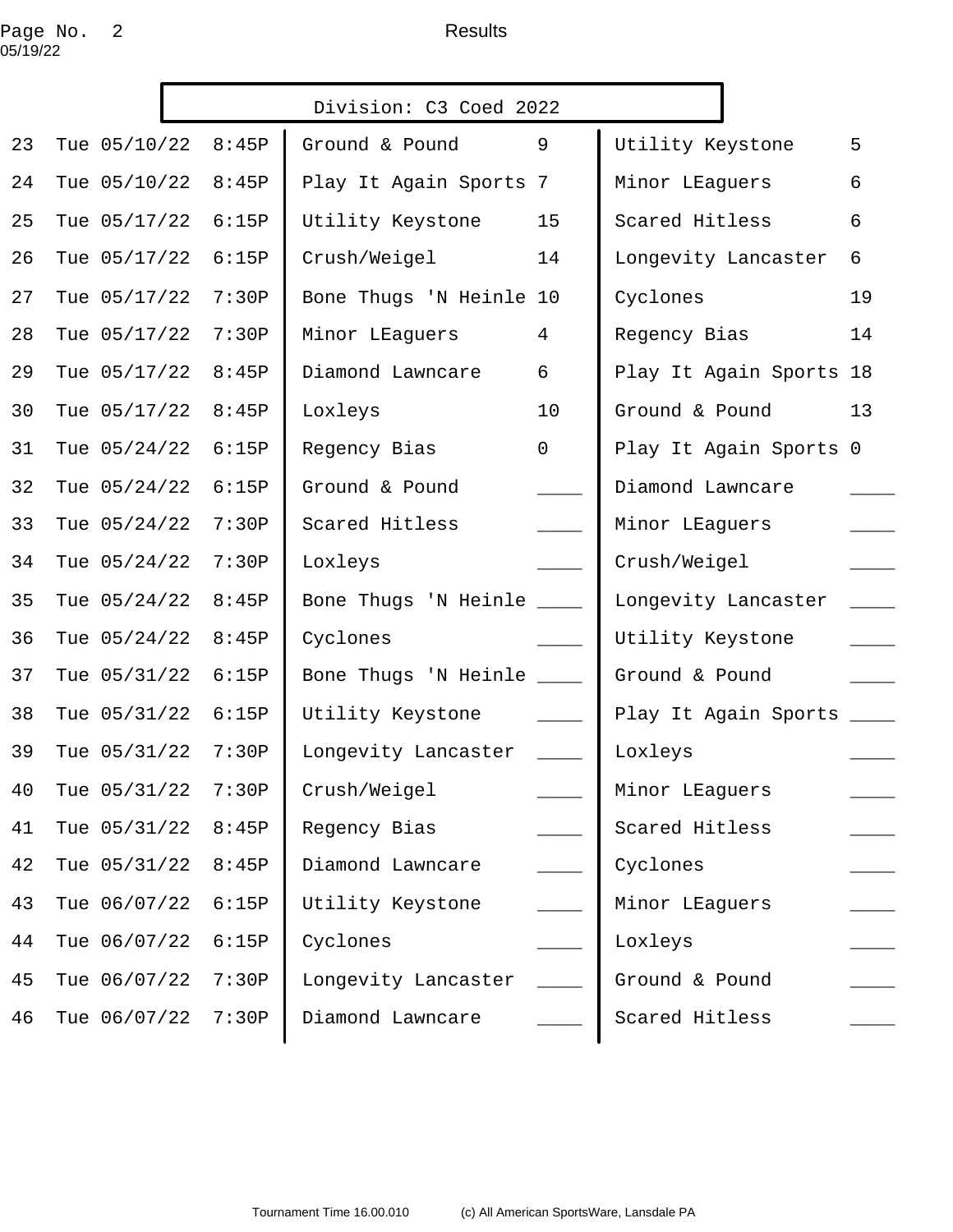## Page No. 3 and the set of the Results 05/19/22

|    |                       |       | Division: C3 Coed 2022                            |                           |
|----|-----------------------|-------|---------------------------------------------------|---------------------------|
| 47 | Tue 06/07/22 8:45P    |       | Play It Again Sports ____                         | Bone Thugs 'N Heinle ___  |
| 48 | Tue 06/07/22          | 8:45P | Crush/Weigel                                      | Regency Bias              |
| 49 | Tue 06/14/22          | 6:15P | Play It Again Sports ____                         | Scared Hitless            |
| 50 | Tue 06/14/22          | 6:15P | Minor LEaguers<br>$\sim 10^{11}$                  | Cyclones                  |
| 51 | Tue 06/14/22          | 7:30P | Loxleys                                           | Diamond Lawncare          |
| 52 | Tue 06/14/22          | 7:30P | Longevity Lancaster<br>$\mathcal{L}^{\text{max}}$ | Utility Keystone          |
| 53 | Tue 06/14/22          | 8:45P | Crush/Weigel                                      | Bone Thugs 'N Heinle      |
| 54 | Tue 06/14/22          | 8:45P | Ground & Pound<br>$\mathcal{L}^{\text{max}}$      | Regency Bias              |
| 55 | Tue 06/21/22          | 6:15P | Loxleys<br>$\sim$ 100 $\mu$                       | Regency Bias              |
| 56 | Tue 06/21/22          | 6:15P | Utility Keystone<br>$\overline{\phantom{a}}$      | Bone Thugs 'N Heinle ___  |
| 57 | Tue 06/21/22          | 7:30P | Scared Hitless<br>$\frac{1}{1}$                   | Ground & Pound            |
| 58 | Tue 06/21/22          | 7:30P | Cyclones<br>$\overline{\phantom{a}}$              | Play It Again Sports ____ |
| 59 | Tue 06/21/22          | 8:45P | Minor LEaguers<br>$\mathcal{L}^{\text{max}}$      | Longevity Lancaster       |
| 60 | Tue 06/21/22          | 8:45P | Diamond Lawncare<br>$\frac{1}{2}$                 | Crush/Weigel              |
| 61 | Tue 06/28/22          | 6:15P | Regency Bias                                      | Diamond Lawncare          |
| 62 | Tue 06/28/22          | 6:15P | Bone Thugs 'N Heinle ___                          | Minor LEaguers            |
| 63 | Tue 06/28/22          | 7:30P | Ground & Pound                                    | Cyclones                  |
|    | 64 Tue 06/28/22 7:30P |       | Longevity Lancaster _                             | Play It Again Sports      |
| 65 | Tue 06/28/22          | 8:45P | Crush/Weigel                                      | Utility Keystone          |
| 66 | Tue 06/28/22          | 8:45P | Scared Hitless                                    | Loxleys                   |
| 67 | Tue 07/05/22          | 6:15P | Crush/Weigel                                      | Cyclones                  |
| 68 | Tue 07/05/22          | 6:15P | Longevity Lancaster                               | Scared Hitless            |
| 69 | Tue 07/05/22          | 7:30P | Bone Thugs 'N Heinle ____                         | Regency Bias              |
| 70 | Tue 07/05/22          | 7:30P | Utility Keystone                                  | Diamond Lawncare          |
|    |                       |       |                                                   |                           |